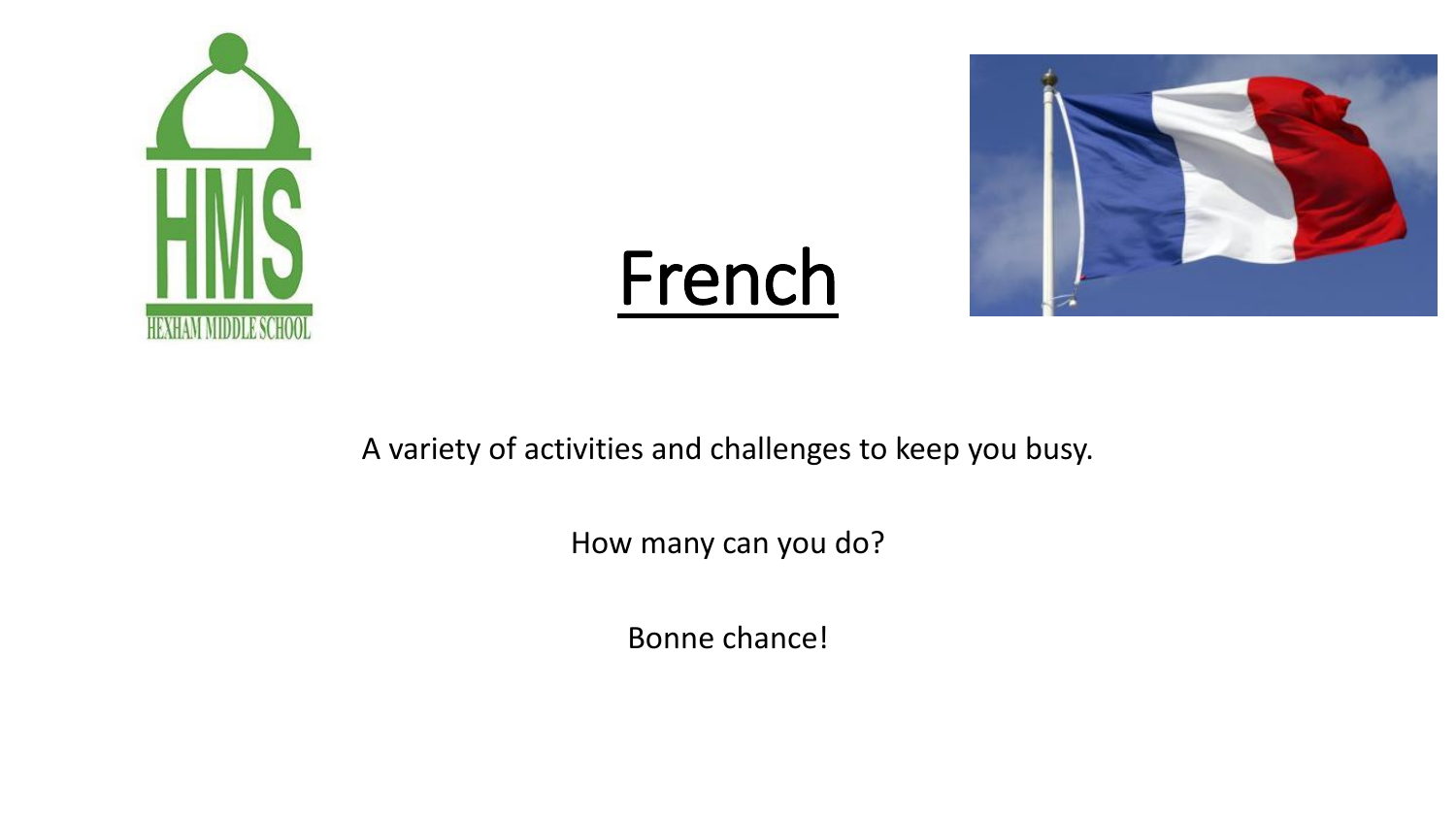| <b>French Learning Menu</b>                                                                  |                                                                                                                                                                       | A LANGUAGE IS FOR LIFE - NOT JUST A SCHOOL SUBJECT<br>Choose a challenge to complete and upload evidence to prove you've completed it on Google classrooms - this might be a photograph, a video, a<br>PowerPoint presentation, a summary of what you have learnt. If you have any questions send Mr Armstrong a message on Google Classrooms. |                                                                                                                                                                                                              |                                                                                                                                                  |                                                                                                                                                     |  |
|----------------------------------------------------------------------------------------------|-----------------------------------------------------------------------------------------------------------------------------------------------------------------------|------------------------------------------------------------------------------------------------------------------------------------------------------------------------------------------------------------------------------------------------------------------------------------------------------------------------------------------------|--------------------------------------------------------------------------------------------------------------------------------------------------------------------------------------------------------------|--------------------------------------------------------------------------------------------------------------------------------------------------|-----------------------------------------------------------------------------------------------------------------------------------------------------|--|
| 1. Find a French song on<br>Youtube and learn the lyrics.                                    | 2. Change your phone<br>language to French.                                                                                                                           | 3. Research a French recipe.<br>- Make it if you can, take a<br>photo and write an opinion<br>about it.                                                                                                                                                                                                                                        | 4. Download Duolingo and<br>study French for 10-15<br>minutes a day.                                                                                                                                         | 5. Visit the a famous French<br>museum:<br>'The Louvre'<br>https://www.louvre.fr/depart<br>ements<br>Write about which paintings<br>you liked.   | 6. Watch a French film on<br>Netflix - you can use<br>subtitles. You can change<br>Children's films into French.<br>Write a review in English.      |  |
| 7. Go to the Youtube<br>channel Disney.Fr. Explore<br>and learn a Disney song in<br>French.  | 8. Learn French through<br>a Podcast:<br>https://radiolingua.com/<br>tag/cbf-season-<br>1/?order=asc                                                                  | 9. Use the vocabulary on<br>Google classrooms to make a<br>presentation on the topic you<br>are studying.                                                                                                                                                                                                                                      | 10. Watch a topical news<br>video from and summarise<br>the key points in English<br>https://www.1jour1actu.co<br>m/                                                                                         | 11. Use BBC Bitesize to help<br>you revise a previously<br>studied topic.<br>https://www.bbc.co.uk/bitesiz<br>e/subjects/zgdqxnb                 | 12. Use the vocabulary on<br><b>Google Classrooms to create</b><br>a worksheet/quiz.                                                                |  |
| 13. Teach some French<br>vocabulary to a<br>sibling/family member.                           | 14. Learn the lyrics to<br>French songs<br>https://lyricstraining.com<br>/fr/?fbclid=IwAR1lGcXTS<br>8G1iwaXxikyA2G5O5u7n<br>1CkaXao7QKdkRRBHd6d<br><b>PEOnAiTvnYY</b> | 15. Research a French speaking<br>(not France) country and<br>produce a presentation all<br>about it.<br>You can present your<br>information in English.                                                                                                                                                                                       | 16. Make flashcards for key<br>words from your Google<br>Classroom vocabulary.<br>This will help you<br>remember key words and<br>phrases. It may be a good<br>idea to draw a picture<br>alongside the word. | 17. Listen to a French playlist<br>on Spotify:<br>https://open.spotify.com/play<br>list/7e0Q2LaJvNiPjSKTTIwuJc?<br>si=acuRU1eWQBOZ98QHAsQ<br>DTQ | 18. Record yourself speaking<br>French on a video. Present<br>about the topics you've<br>learnt recently.                                           |  |
| 19. Learn some French<br>tongue twisters:<br>https://www.youtube.com/<br>watch?v=75w02E-PyZ4 | 20. Create a quiz on<br>Kahoot about a French<br>topic. Use the<br>vocabulary on Google<br>Classrooms to help you.                                                    | 21. Watch a Children's show in<br>French. E.g. Peppa Pig (you can<br>turn on the subtitles) Write<br>down any words you recognise:<br>https://www.youtube.com/chan<br>nel/UCgoAuhyV6QMenv41aiBO<br>3 <sub>bg</sub>                                                                                                                             | 22. Research Careers that<br>you could do with a GCSE<br>in French - Produce a<br>Presentation about them.                                                                                                   | 23. Learn new vocabulary<br>through Seneca.<br>https://www.senecalearning.c<br>om/blog/free-ks3-french-<br>revision/                             | 24. Research a festival and<br>how it's celebrated in France<br>and how it's different to the<br>UK: Easter, Christmas, Mardi<br>Gras, Pancake day. |  |